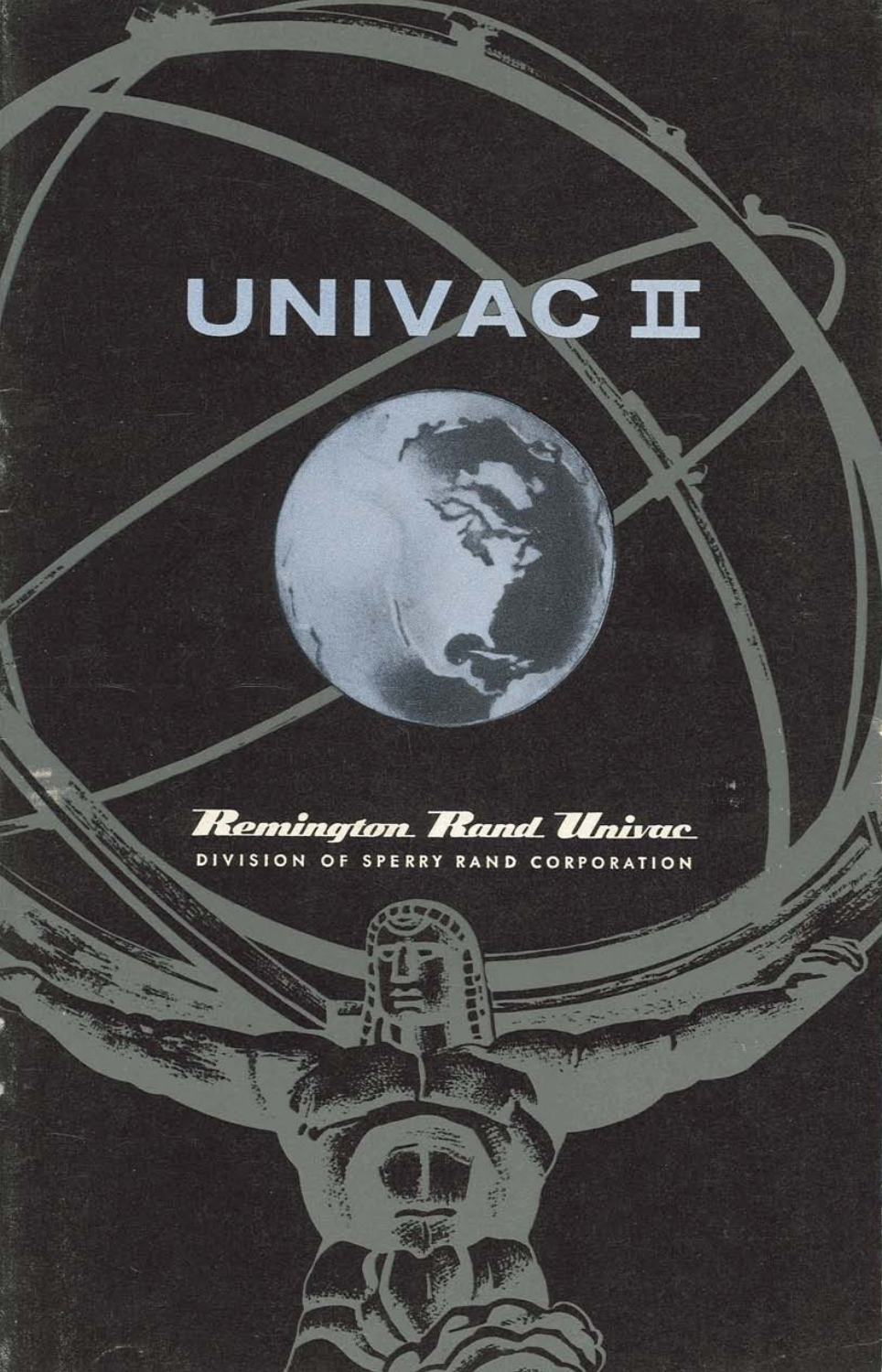## Donald G. McBrien

Univac\*... first choice of modern management



#### central computer group

First so-called "giant brain" on the market-first in large-scale production-first electronic computing system to satisfy the diverse needs of business management-Univac is the acknowledged leader in the electronic computing field.

And now, the famous Univac of Remington Rand has widened this lead even further with a computing system that's *twice* as fast-the new<br>Univac II, Univac is still the *only* completely selfchecked system . . . the only one which can read, write, and compute simultaneously without extra equipment. To these superior features, Univac II<br>adds the speed of a magnetic-core memory that has a capacity of 24,000 characters, expandable to 120,000 at the option of the user.

\*Registered in the U.S. Patent Office



This is the equipment in which the data-processing actually takes place. Here the Univ solves the problems which are given to it, performing mathematical and logical ope millionths of seconds.

Data recorded on magnetic tape is fed Uniservos into the magnetic-core memory of the computer, where it is held available for processing at any instant. Then it goes to the data-pro circuits, where the computations are perfo

The result is returned to the memory, where it is either retained, awaiting further proce or sent out from the computer as a final result and recorded on magnetic tape by the Uniservo.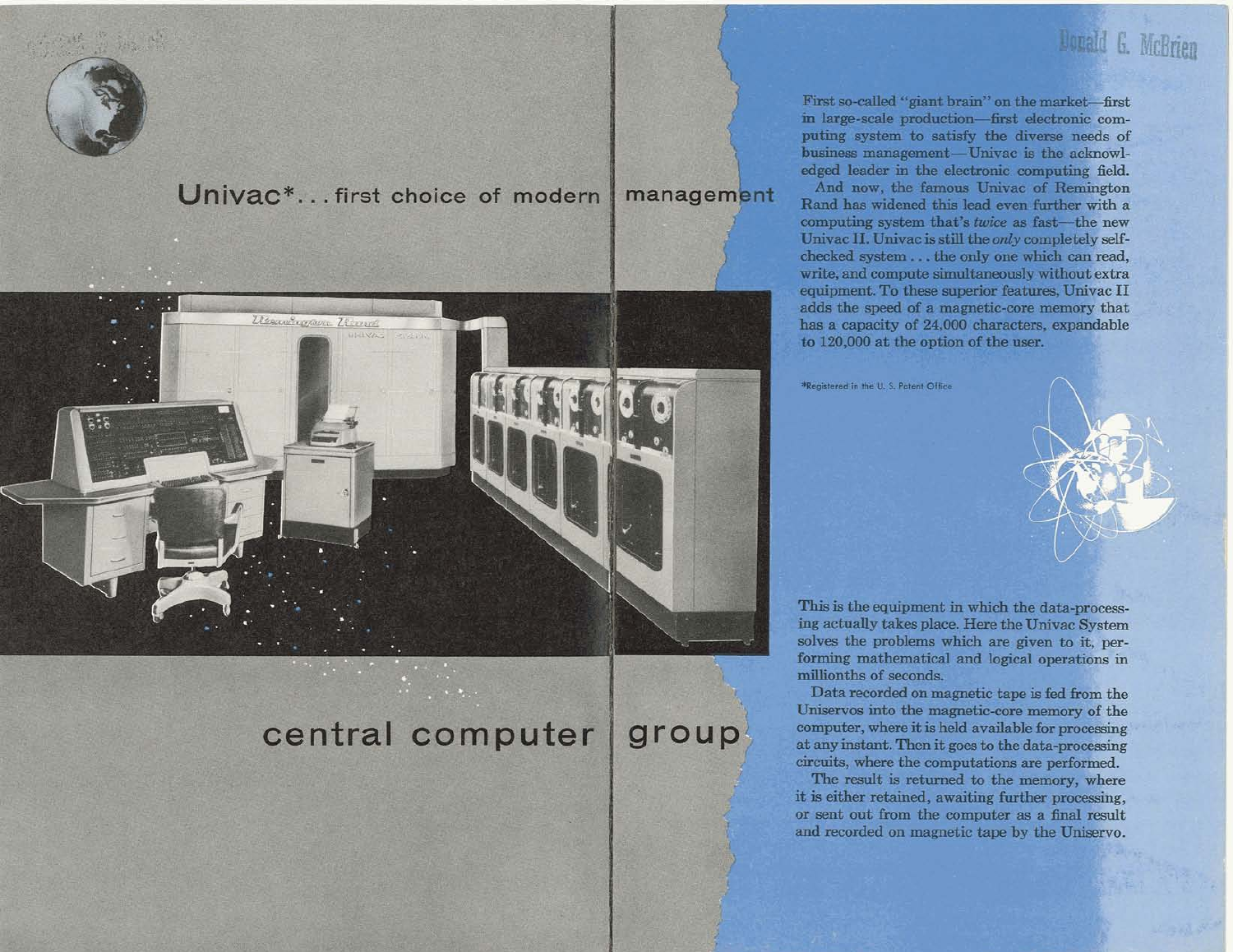# **IUNIVAC input all Xiliaries**<br>
The input and output medium of the Central Computer<br>
Group is magnetic tape. These metallic tapes are prepared.

and results taken from them, by auxiliary equipment which can be operated without interrupting the work of the Central Computer Group.

#### card-to-tape converter...

When the Univac System is integrated into an existing punched-card system, the Card-to-Tape Converter rapidly and automatically prepares an accurate duplication on tape of the information contained in the punched cards. Processing 240 cards a minute, the Converter reads **each**  card twice and compares the second reading with the initial recording on the magnetic tape. If the two are not identical in every respect, the card is automatically ejected.

#### **unityper II**

Data to be processed for the first time **can** be put on tape with a Unityper. The Unityper **I1** is a modified Remington Electric Typewriter, equipped with electronic circuits which convert type strokes into pulse patterns, recording them on magnetic tape. This unit is compact, economical, and fastcan be operated by any typist or keypunchoperator.

I

#### **verifier**

The Univac Verifier is a versatile 3-purpose unit. It prepares tape input in the same manner as the Unityper **11,** it prints output from processed tapes, and it **checks**the accuracy of input tapes.Verifying is performed by re-typing the input data already on the tape. If the second typing is not identical with the first, the machine automatically locks. The operator may then erase the error, substitute the correct character, and continue typing.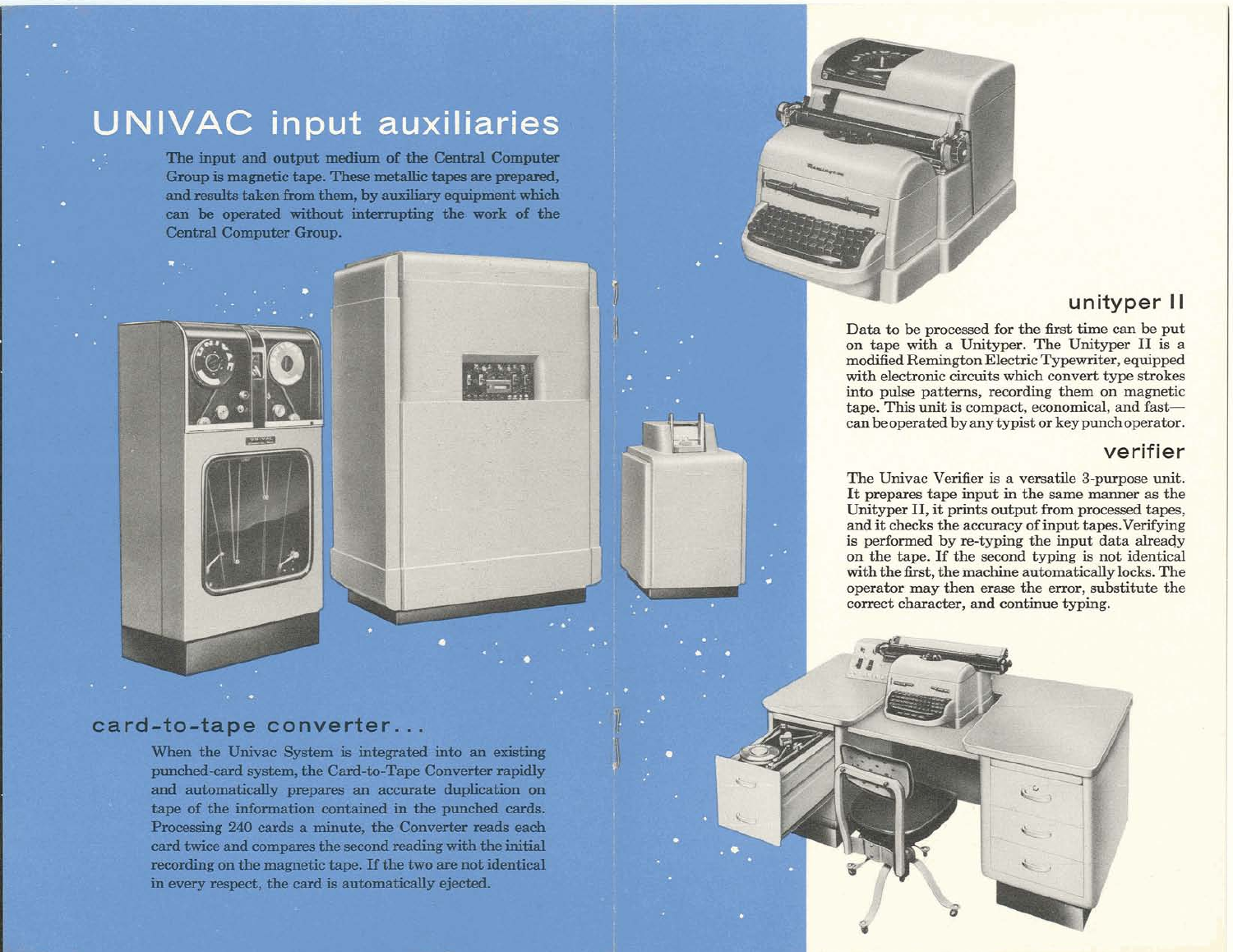## **UNIVAC** output auxiliaries

With

 $50$ 

#### high-speed printer

This equipment prints data from tape processed by Univac, at a speed compatible with that of the Central Computer. Offering a total of 51 numbers, letters, and punctuation marks, the High-Speed Printer produces 600 lines per minute on a line 130 characters wide, in any desired format. Exclusive self-checking features ensure the accuracy of printed results. In field use, the High-Speed Printer is at least four times faster than conventional punched-card equipment.



#### **uniprinter**

The Uniprinter types reports of Univac results, at intermediate speeds. The output tape is mounted on a Tape Reader which converts magnetic recording into electrical impulses. These impulses, in turn, activate a modified Remington Electric Typewriter which automatically types the processed data.

#### **tape-to-card converter**

Some applications require Univac results in the form of punched cards. These are produced by the Tape-to-Card Converter, at the rate of 120 cards a minute. Automatic checking circuits ensure that the data punched in the card is identical with that on the processed output tape.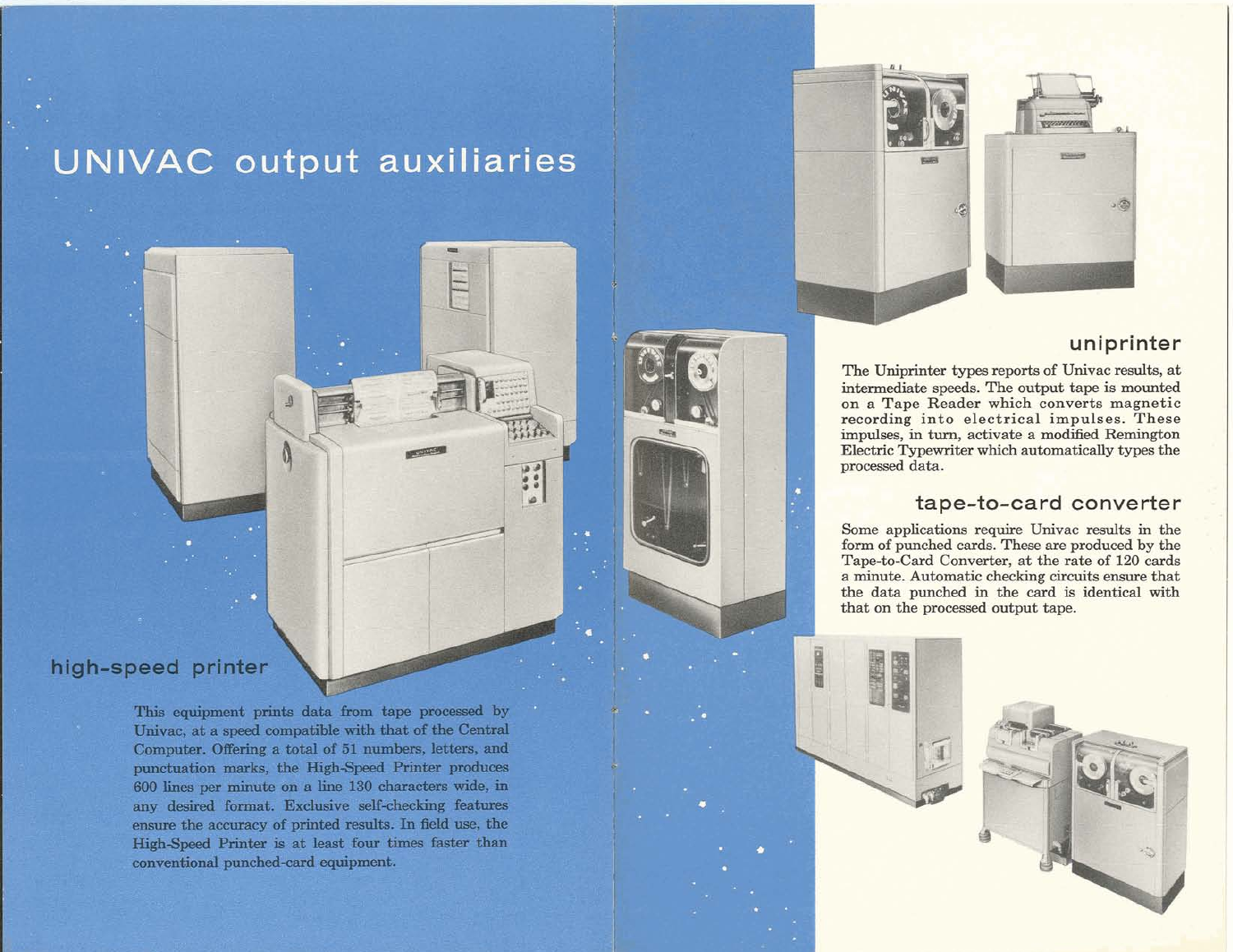### **operating the system**

Electronic computers are not actually "giant brains," as they are popularly called; they are extremely efficient but totally unimaginative servants to those who use them. The efficiency with which they operate depends on the human intelligence planning the program of instructions which tells them what to do. **This** is not just true of Univac, but of all computing systems. Univac programmers have had many years of actual field experience in preparing instructions for a system of this type.

Univac has proven to be the prototype of the business computer of the future, and those who have pioneered in its many applications have acquired training unobtainable elsewhere. Others may have a groundwork in theory-our programmers have become experts through practical experience.

You and your company can profit from this experience in either of two ways: First, if you want to explore the possibility of purchasing or renting a computer for full-time use, Remington Rand offers a series of training courses in electronic computing equipment. Second, if you have an immediate application for the Univac System which can be handled by occasional use, Univac equipment and personnel are available through our Computer Center services.

For information about *training* or services, write to Remington Rand Univac, Division of Sperry Rand Corporation, 315 Fourth Ave., New York 10.

10244630